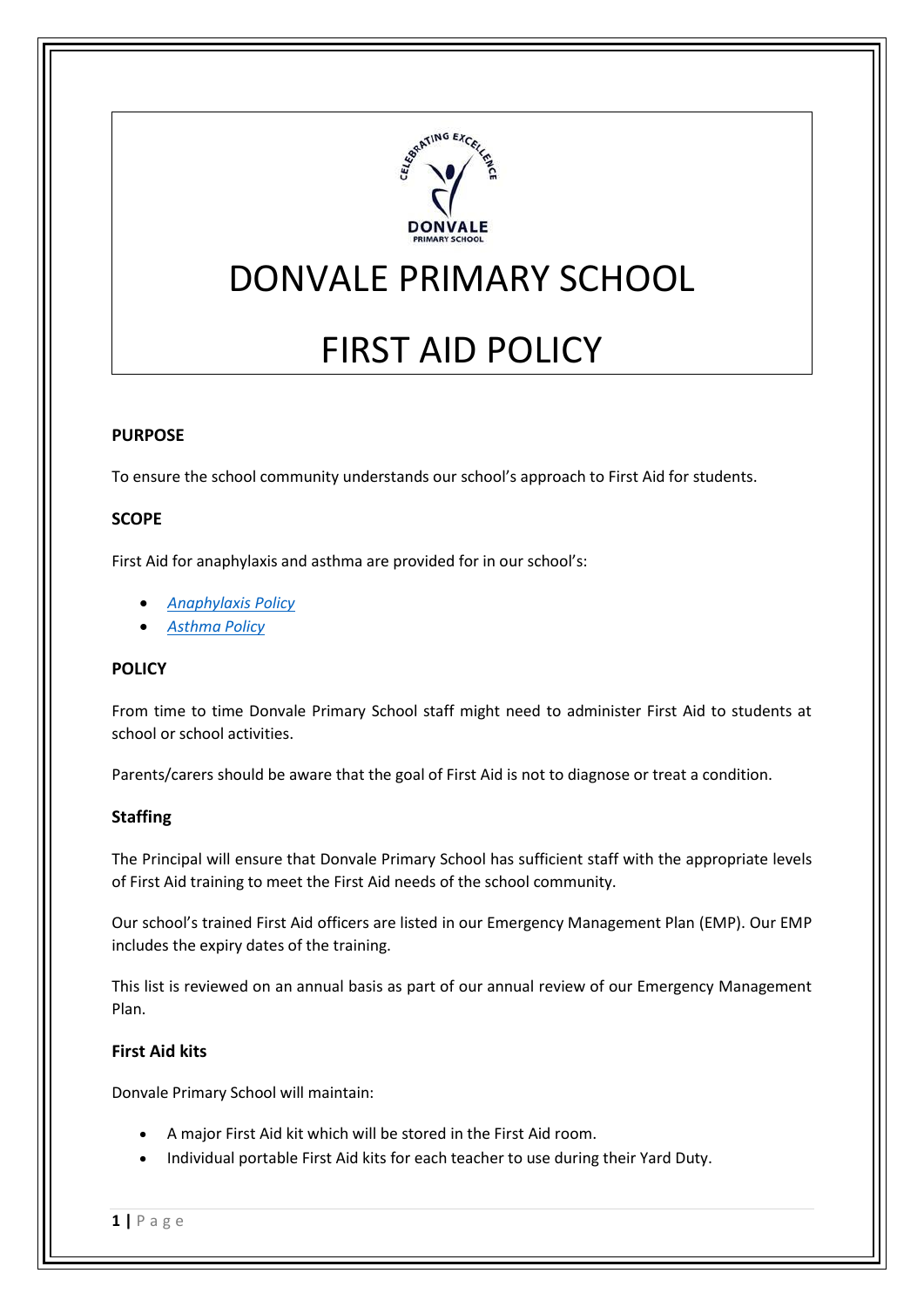- Three portable First Aid kits which may be used for excursions, camps, or yard duty. The portable First Aid kits will be stored in the First Aid room.
- The Office Manager will be responsible for maintaining all First Aid kits.

# **Care for ill students**

Students who are unwell should not attend school.

If a student becomes unwell during the school day they may be directed to First Aid Room and monitored by staff. Depending on the nature of their symptoms, staff may contact parents/carers or an emergency contact person to ask them to collect the student.

#### **First Aid management**

If there is a situation or incident which occurs at school or a school activity which requires First Aid to be administered to a student:

- Staff who have been trained in First Aid will administer First Aid in accordance with their training. In an emergency situation, other staff may assist in the administration of First Aid within their level of competence.
- In a medical emergency, staff may take emergency action and do not need to obtain parent/carer consent to do so. Staff may contact Triple Zero "000" for emergency medical services at any time.
- Staff may also contact NURSE-ON-CALL (on 1300 60 60 24) in an emergency. NURSE-ON-CALL provides immediate, expert health advice from a registered nurse and is available 24 hours a day, 7 days a week.
- If First Aid is administered for a minor injury or condition, Donvale Primary School will keep a record of the treatment given.
- If First Aid is administered for a serious injury or condition, or in an emergency situation, school staff will attempt to contact parents/carers or emergency contacts as soon as reasonably practical.
- If staff providing First Aid determine that an emergency response is not required but that medical advice is needed, school staff will ask parents/carers, or an emergency contact person, to collect the student and recommend that advice is sought from a medical practitioner.
- Whenever First Aid treatment has been administered to a student Donvale Primary School will:
	- o record the incident on Edusafe Plus
	- $\circ$  if First Aid was administered in a medical emergency, follow the Department's [Reporting and Managing School Incidents Policy,](https://www2.education.vic.gov.au/pal/reporting-and-managing-school-incidents-including-emergencies/policy) including reporting the incident to the Department's Incident Support and Operations Centre on 1800 126 126.

In accordance with guidance from the Department of Education and Training, analgesics, including paracetamol and aspirin, will not be stored at school or provided as a standard First Aid treatments. This is because they can mask signs of serious illness or injury.